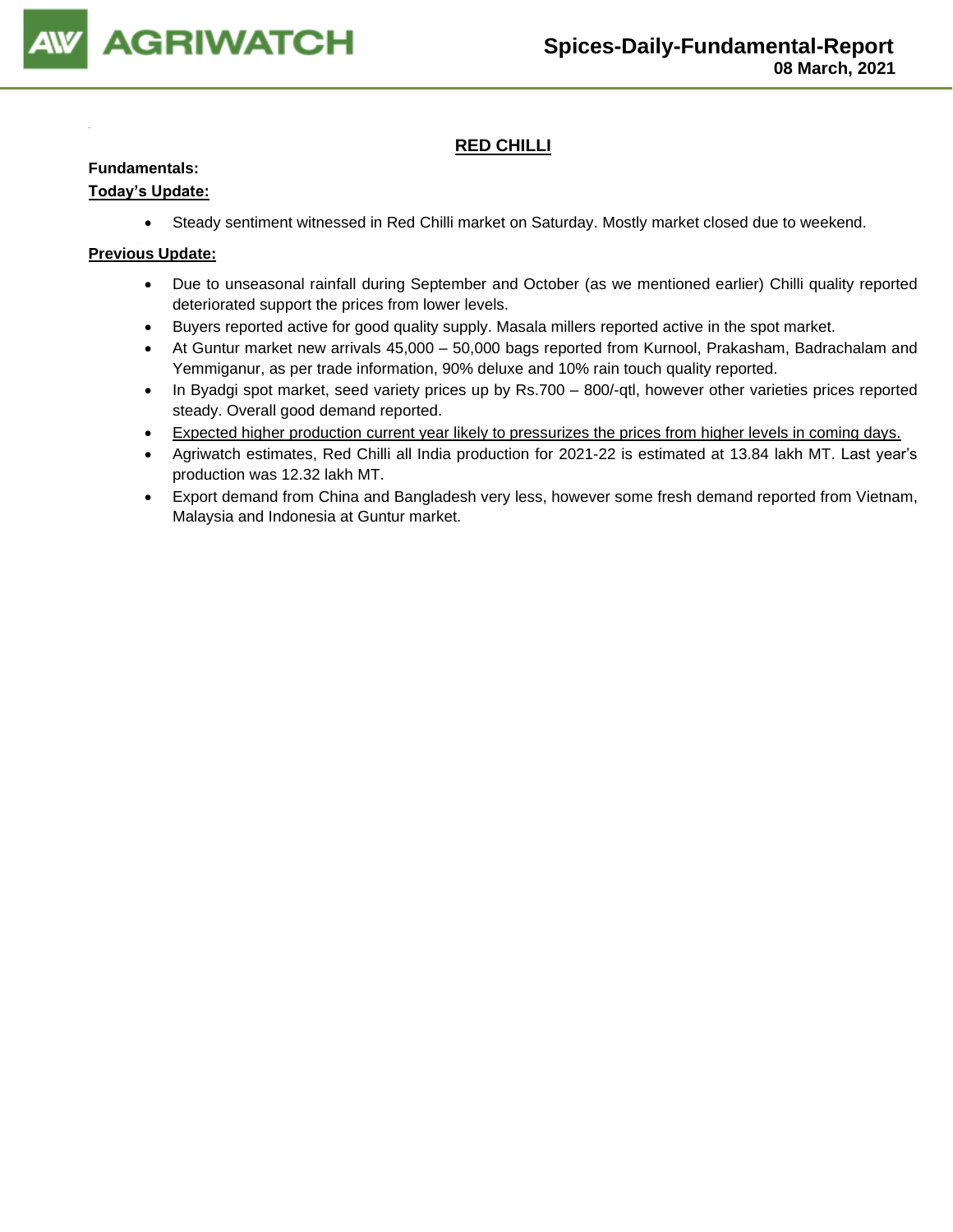

|                       |                  | Red Chilli Spot Market Prices(Loose): (Rs/Qtl) |                                                                                                                                                                                                                                                                                                                                                                                                                                                                                                                                                                                                                                                                                                                                                                                                                                                                                                                                                                                                                                                                                                                                                                                                                                                                                                                                                                                                                                                                                                                        |               |               |               |                                  |
|-----------------------|------------------|------------------------------------------------|------------------------------------------------------------------------------------------------------------------------------------------------------------------------------------------------------------------------------------------------------------------------------------------------------------------------------------------------------------------------------------------------------------------------------------------------------------------------------------------------------------------------------------------------------------------------------------------------------------------------------------------------------------------------------------------------------------------------------------------------------------------------------------------------------------------------------------------------------------------------------------------------------------------------------------------------------------------------------------------------------------------------------------------------------------------------------------------------------------------------------------------------------------------------------------------------------------------------------------------------------------------------------------------------------------------------------------------------------------------------------------------------------------------------------------------------------------------------------------------------------------------------|---------------|---------------|---------------|----------------------------------|
| <b>State</b>          | <b>Centre</b>    | Grade                                          | 06-Mar-<br>21                                                                                                                                                                                                                                                                                                                                                                                                                                                                                                                                                                                                                                                                                                                                                                                                                                                                                                                                                                                                                                                                                                                                                                                                                                                                                                                                                                                                                                                                                                          | 06-Mar-<br>21 | 05-Mar-<br>21 | 05-Mar-<br>21 | Change                           |
|                       |                  |                                                | Low                                                                                                                                                                                                                                                                                                                                                                                                                                                                                                                                                                                                                                                                                                                                                                                                                                                                                                                                                                                                                                                                                                                                                                                                                                                                                                                                                                                                                                                                                                                    | High          | Low           | High          |                                  |
|                       |                  | <b>NCDEX Quality</b>                           | Closed                                                                                                                                                                                                                                                                                                                                                                                                                                                                                                                                                                                                                                                                                                                                                                                                                                                                                                                                                                                                                                                                                                                                                                                                                                                                                                                                                                                                                                                                                                                 | Closed        | 11000         | 11500         |                                  |
|                       |                  | <b>LCA 334</b>                                 | Closed                                                                                                                                                                                                                                                                                                                                                                                                                                                                                                                                                                                                                                                                                                                                                                                                                                                                                                                                                                                                                                                                                                                                                                                                                                                                                                                                                                                                                                                                                                                 | Closed        | 12000         | 12500         |                                  |
|                       |                  | Teja                                           | Closed                                                                                                                                                                                                                                                                                                                                                                                                                                                                                                                                                                                                                                                                                                                                                                                                                                                                                                                                                                                                                                                                                                                                                                                                                                                                                                                                                                                                                                                                                                                 | Closed        | 14000         | 15000         | $\blacksquare$                   |
|                       | <b>Guntur</b>    | No. 273                                        | Closed                                                                                                                                                                                                                                                                                                                                                                                                                                                                                                                                                                                                                                                                                                                                                                                                                                                                                                                                                                                                                                                                                                                                                                                                                                                                                                                                                                                                                                                                                                                 | Closed        | 13000         | 14000         |                                  |
| <b>Andhra Pradesh</b> | <b>Benchmark</b> | No. 5                                          |                                                                                                                                                                                                                                                                                                                                                                                                                                                                                                                                                                                                                                                                                                                                                                                                                                                                                                                                                                                                                                                                                                                                                                                                                                                                                                                                                                                                                                                                                                                        | Closed        | 13000         | 13800         |                                  |
|                       | market           | Fatki                                          | Closed                                                                                                                                                                                                                                                                                                                                                                                                                                                                                                                                                                                                                                                                                                                                                                                                                                                                                                                                                                                                                                                                                                                                                                                                                                                                                                                                                                                                                                                                                                                 | Closed        |               | 9000          |                                  |
|                       |                  | Byadgi                                         |                                                                                                                                                                                                                                                                                                                                                                                                                                                                                                                                                                                                                                                                                                                                                                                                                                                                                                                                                                                                                                                                                                                                                                                                                                                                                                                                                                                                                                                                                                                        |               |               |               |                                  |
|                       |                  | <b>US 341</b>                                  |                                                                                                                                                                                                                                                                                                                                                                                                                                                                                                                                                                                                                                                                                                                                                                                                                                                                                                                                                                                                                                                                                                                                                                                                                                                                                                                                                                                                                                                                                                                        |               |               |               | $\blacksquare$                   |
|                       |                  | Denvor Delux                                   |                                                                                                                                                                                                                                                                                                                                                                                                                                                                                                                                                                                                                                                                                                                                                                                                                                                                                                                                                                                                                                                                                                                                                                                                                                                                                                                                                                                                                                                                                                                        |               |               |               | $\blacksquare$                   |
|                       |                  | Indam <sub>5</sub>                             |                                                                                                                                                                                                                                                                                                                                                                                                                                                                                                                                                                                                                                                                                                                                                                                                                                                                                                                                                                                                                                                                                                                                                                                                                                                                                                                                                                                                                                                                                                                        |               |               |               | $\blacksquare$                   |
|                       |                  |                                                |                                                                                                                                                                                                                                                                                                                                                                                                                                                                                                                                                                                                                                                                                                                                                                                                                                                                                                                                                                                                                                                                                                                                                                                                                                                                                                                                                                                                                                                                                                                        |               |               |               | $\blacksquare$                   |
|                       |                  | Wonder Hot                                     |                                                                                                                                                                                                                                                                                                                                                                                                                                                                                                                                                                                                                                                                                                                                                                                                                                                                                                                                                                                                                                                                                                                                                                                                                                                                                                                                                                                                                                                                                                                        |               |               |               |                                  |
|                       | Warangal         |                                                |                                                                                                                                                                                                                                                                                                                                                                                                                                                                                                                                                                                                                                                                                                                                                                                                                                                                                                                                                                                                                                                                                                                                                                                                                                                                                                                                                                                                                                                                                                                        |               |               |               |                                  |
| <b>Telangana</b>      |                  | Denvor Delux                                   |                                                                                                                                                                                                                                                                                                                                                                                                                                                                                                                                                                                                                                                                                                                                                                                                                                                                                                                                                                                                                                                                                                                                                                                                                                                                                                                                                                                                                                                                                                                        |               |               |               |                                  |
|                       |                  | Paprika                                        |                                                                                                                                                                                                                                                                                                                                                                                                                                                                                                                                                                                                                                                                                                                                                                                                                                                                                                                                                                                                                                                                                                                                                                                                                                                                                                                                                                                                                                                                                                                        |               |               |               | $\blacksquare$                   |
|                       |                  |                                                |                                                                                                                                                                                                                                                                                                                                                                                                                                                                                                                                                                                                                                                                                                                                                                                                                                                                                                                                                                                                                                                                                                                                                                                                                                                                                                                                                                                                                                                                                                                        |               |               |               |                                  |
|                       | Khammam          | Teja (Cold storage)                            | Closed                                                                                                                                                                                                                                                                                                                                                                                                                                                                                                                                                                                                                                                                                                                                                                                                                                                                                                                                                                                                                                                                                                                                                                                                                                                                                                                                                                                                                                                                                                                 | Closed        | 13500         | 15000         | $\blacksquare$                   |
|                       |                  | Teja (Non cold storage)                        | Closed                                                                                                                                                                                                                                                                                                                                                                                                                                                                                                                                                                                                                                                                                                                                                                                                                                                                                                                                                                                                                                                                                                                                                                                                                                                                                                                                                                                                                                                                                                                 | Closed        | <b>NA</b>     | <b>NA</b>     | Ξ.                               |
|                       |                  | No. 12                                         | 14000                                                                                                                                                                                                                                                                                                                                                                                                                                                                                                                                                                                                                                                                                                                                                                                                                                                                                                                                                                                                                                                                                                                                                                                                                                                                                                                                                                                                                                                                                                                  | 15000         | Closed        | Closed        | $\blacksquare$                   |
|                       |                  | <b>Indu 2070</b>                               | <b>NA</b>                                                                                                                                                                                                                                                                                                                                                                                                                                                                                                                                                                                                                                                                                                                                                                                                                                                                                                                                                                                                                                                                                                                                                                                                                                                                                                                                                                                                                                                                                                              | <b>NA</b>     | Closed        | Closed        | $\blacksquare$                   |
| <b>Madhya Pradesh</b> | <b>Bedia</b>     | Fatki                                          | 8000                                                                                                                                                                                                                                                                                                                                                                                                                                                                                                                                                                                                                                                                                                                                                                                                                                                                                                                                                                                                                                                                                                                                                                                                                                                                                                                                                                                                                                                                                                                   | 9000          | Closed        | Closed        | $\blacksquare$                   |
|                       |                  | Jhankar                                        | 14000                                                                                                                                                                                                                                                                                                                                                                                                                                                                                                                                                                                                                                                                                                                                                                                                                                                                                                                                                                                                                                                                                                                                                                                                                                                                                                                                                                                                                                                                                                                  | 15000         | Closed        | Closed        |                                  |
|                       |                  | Ganesh                                         | <b>NA</b>                                                                                                                                                                                                                                                                                                                                                                                                                                                                                                                                                                                                                                                                                                                                                                                                                                                                                                                                                                                                                                                                                                                                                                                                                                                                                                                                                                                                                                                                                                              | <b>NA</b>     | Closed        | Closed        | $\qquad \qquad \blacksquare$     |
|                       |                  | Teja(Khamam)                                   | Closed                                                                                                                                                                                                                                                                                                                                                                                                                                                                                                                                                                                                                                                                                                                                                                                                                                                                                                                                                                                                                                                                                                                                                                                                                                                                                                                                                                                                                                                                                                                 | Closed        | 17000         | 17000         | $\blacksquare$                   |
|                       |                  | M.P. MacoTeja                                  | Closed                                                                                                                                                                                                                                                                                                                                                                                                                                                                                                                                                                                                                                                                                                                                                                                                                                                                                                                                                                                                                                                                                                                                                                                                                                                                                                                                                                                                                                                                                                                 | Closed        | <b>NA</b>     | <b>NA</b>     | $\blacksquare$                   |
|                       | <b>New Delhi</b> | Pala 12                                        | Closed                                                                                                                                                                                                                                                                                                                                                                                                                                                                                                                                                                                                                                                                                                                                                                                                                                                                                                                                                                                                                                                                                                                                                                                                                                                                                                                                                                                                                                                                                                                 | Closed        | <b>NA</b>     | <b>NA</b>     |                                  |
|                       |                  | <b>LCA 334</b>                                 |                                                                                                                                                                                                                                                                                                                                                                                                                                                                                                                                                                                                                                                                                                                                                                                                                                                                                                                                                                                                                                                                                                                                                                                                                                                                                                                                                                                                                                                                                                                        |               | <b>NA</b>     |               |                                  |
| <b>Delhi</b>          |                  | Fatki                                          |                                                                                                                                                                                                                                                                                                                                                                                                                                                                                                                                                                                                                                                                                                                                                                                                                                                                                                                                                                                                                                                                                                                                                                                                                                                                                                                                                                                                                                                                                                                        |               |               |               | $\blacksquare$                   |
|                       |                  | Packing                                        | Closed<br>7000<br>Closed<br>15500<br>Closed<br>15000<br>Closed<br>Closed<br>15000<br>15800<br>Closed<br>Closed<br>14000<br>15000<br>Closed<br>Closed<br>13000<br>13800<br>13000<br>14200<br>Teja<br>Closed<br>Closed<br>Closed<br>Closed<br>14500<br>16500<br>341<br>12500<br>Closed<br>Closed<br>15000<br>Closed<br>Closed<br>15200<br>13600<br><b>NA</b><br>Closed<br>Closed<br><b>NA</b><br>Fatki<br>Closed<br>Closed<br>6400<br>8400<br>Closed<br>Closed<br><b>NA</b><br>Closed<br>Closed<br><b>NA</b><br><b>NA</b><br>Closed<br><b>NA</b><br><b>NA</b><br>Closed<br>$\sf NA$<br>$\sf NA$<br>$\sf NA$<br>$\sf NA$<br><b>NA</b><br><b>NA</b><br><b>NA</b><br><b>NA</b><br><b>NA</b><br><b>NA</b><br><b>NA</b><br><b>NA</b><br><b>NA</b><br><b>NA</b><br><b>NA</b><br><b>NA</b><br><b>NA</b><br><b>NA</b><br><b>NA</b><br><b>NA</b><br><b>NA</b><br><b>NA</b><br><b>NA</b><br><b>NA</b><br><b>NA</b><br><b>NA</b><br><b>NA</b><br><b>NA</b><br><b>NA</b><br><b>NA</b><br><b>NA</b><br><b>NA</b><br><b>NA</b><br><b>NA</b><br><b>NA</b><br><b>NA</b><br><b>NA</b><br><b>NA</b><br><b>NA</b><br><b>NA</b><br><b>KDL Medium</b><br><b>NA</b><br><b>NA</b><br><b>NA</b><br><b>NA</b><br>Denvor Deluxe<br><b>NA</b><br><b>NA</b><br><b>NA</b><br><b>NA</b><br><b>NA</b><br><b>NA</b><br>2043<br><b>NA</b><br><b>NA</b><br><b>NA</b><br><b>NA</b><br>5531<br><b>NA</b><br><b>NA</b><br>C <sub>5</sub><br><b>NA</b><br><b>NA</b><br><b>NA</b><br><b>NA</b><br><b>KDL Fatki</b><br><b>NA</b><br><b>NA</b><br>NA<br><b>NA</b> | -             |               |               |                                  |
|                       |                  | Dabbi                                          |                                                                                                                                                                                                                                                                                                                                                                                                                                                                                                                                                                                                                                                                                                                                                                                                                                                                                                                                                                                                                                                                                                                                                                                                                                                                                                                                                                                                                                                                                                                        |               |               |               |                                  |
|                       |                  | Guntur                                         |                                                                                                                                                                                                                                                                                                                                                                                                                                                                                                                                                                                                                                                                                                                                                                                                                                                                                                                                                                                                                                                                                                                                                                                                                                                                                                                                                                                                                                                                                                                        |               |               |               |                                  |
|                       |                  | Kaddi                                          |                                                                                                                                                                                                                                                                                                                                                                                                                                                                                                                                                                                                                                                                                                                                                                                                                                                                                                                                                                                                                                                                                                                                                                                                                                                                                                                                                                                                                                                                                                                        |               |               |               |                                  |
|                       |                  | Dabbi Dlx Local                                |                                                                                                                                                                                                                                                                                                                                                                                                                                                                                                                                                                                                                                                                                                                                                                                                                                                                                                                                                                                                                                                                                                                                                                                                                                                                                                                                                                                                                                                                                                                        |               |               |               |                                  |
|                       |                  | Dabbi Medium Best (Local)                      |                                                                                                                                                                                                                                                                                                                                                                                                                                                                                                                                                                                                                                                                                                                                                                                                                                                                                                                                                                                                                                                                                                                                                                                                                                                                                                                                                                                                                                                                                                                        |               |               |               |                                  |
|                       |                  | Dabbi Best (Bellary)                           |                                                                                                                                                                                                                                                                                                                                                                                                                                                                                                                                                                                                                                                                                                                                                                                                                                                                                                                                                                                                                                                                                                                                                                                                                                                                                                                                                                                                                                                                                                                        |               |               |               |                                  |
|                       |                  | <b>KDL Deluxe (Local)</b>                      |                                                                                                                                                                                                                                                                                                                                                                                                                                                                                                                                                                                                                                                                                                                                                                                                                                                                                                                                                                                                                                                                                                                                                                                                                                                                                                                                                                                                                                                                                                                        |               |               |               |                                  |
|                       |                  | <b>KDL Deluxe (Bellary)</b>                    |                                                                                                                                                                                                                                                                                                                                                                                                                                                                                                                                                                                                                                                                                                                                                                                                                                                                                                                                                                                                                                                                                                                                                                                                                                                                                                                                                                                                                                                                                                                        |               |               |               |                                  |
| Karnataka             | <b>Byadgi</b>    | <b>KDL Best(Local)</b>                         |                                                                                                                                                                                                                                                                                                                                                                                                                                                                                                                                                                                                                                                                                                                                                                                                                                                                                                                                                                                                                                                                                                                                                                                                                                                                                                                                                                                                                                                                                                                        |               |               |               |                                  |
|                       |                  | <b>KDL Best(Bellary)</b>                       |                                                                                                                                                                                                                                                                                                                                                                                                                                                                                                                                                                                                                                                                                                                                                                                                                                                                                                                                                                                                                                                                                                                                                                                                                                                                                                                                                                                                                                                                                                                        |               |               |               | $\blacksquare$                   |
|                       |                  |                                                |                                                                                                                                                                                                                                                                                                                                                                                                                                                                                                                                                                                                                                                                                                                                                                                                                                                                                                                                                                                                                                                                                                                                                                                                                                                                                                                                                                                                                                                                                                                        |               |               |               | $\blacksquare$                   |
|                       |                  |                                                |                                                                                                                                                                                                                                                                                                                                                                                                                                                                                                                                                                                                                                                                                                                                                                                                                                                                                                                                                                                                                                                                                                                                                                                                                                                                                                                                                                                                                                                                                                                        |               |               |               | $\blacksquare$                   |
|                       |                  |                                                |                                                                                                                                                                                                                                                                                                                                                                                                                                                                                                                                                                                                                                                                                                                                                                                                                                                                                                                                                                                                                                                                                                                                                                                                                                                                                                                                                                                                                                                                                                                        |               |               |               | $\blacksquare$<br>$\blacksquare$ |
|                       |                  |                                                |                                                                                                                                                                                                                                                                                                                                                                                                                                                                                                                                                                                                                                                                                                                                                                                                                                                                                                                                                                                                                                                                                                                                                                                                                                                                                                                                                                                                                                                                                                                        |               |               |               |                                  |
|                       |                  |                                                |                                                                                                                                                                                                                                                                                                                                                                                                                                                                                                                                                                                                                                                                                                                                                                                                                                                                                                                                                                                                                                                                                                                                                                                                                                                                                                                                                                                                                                                                                                                        |               |               |               |                                  |
|                       |                  |                                                |                                                                                                                                                                                                                                                                                                                                                                                                                                                                                                                                                                                                                                                                                                                                                                                                                                                                                                                                                                                                                                                                                                                                                                                                                                                                                                                                                                                                                                                                                                                        |               |               |               | $\blacksquare$                   |

Seed Fatki | NA | NA | NA | -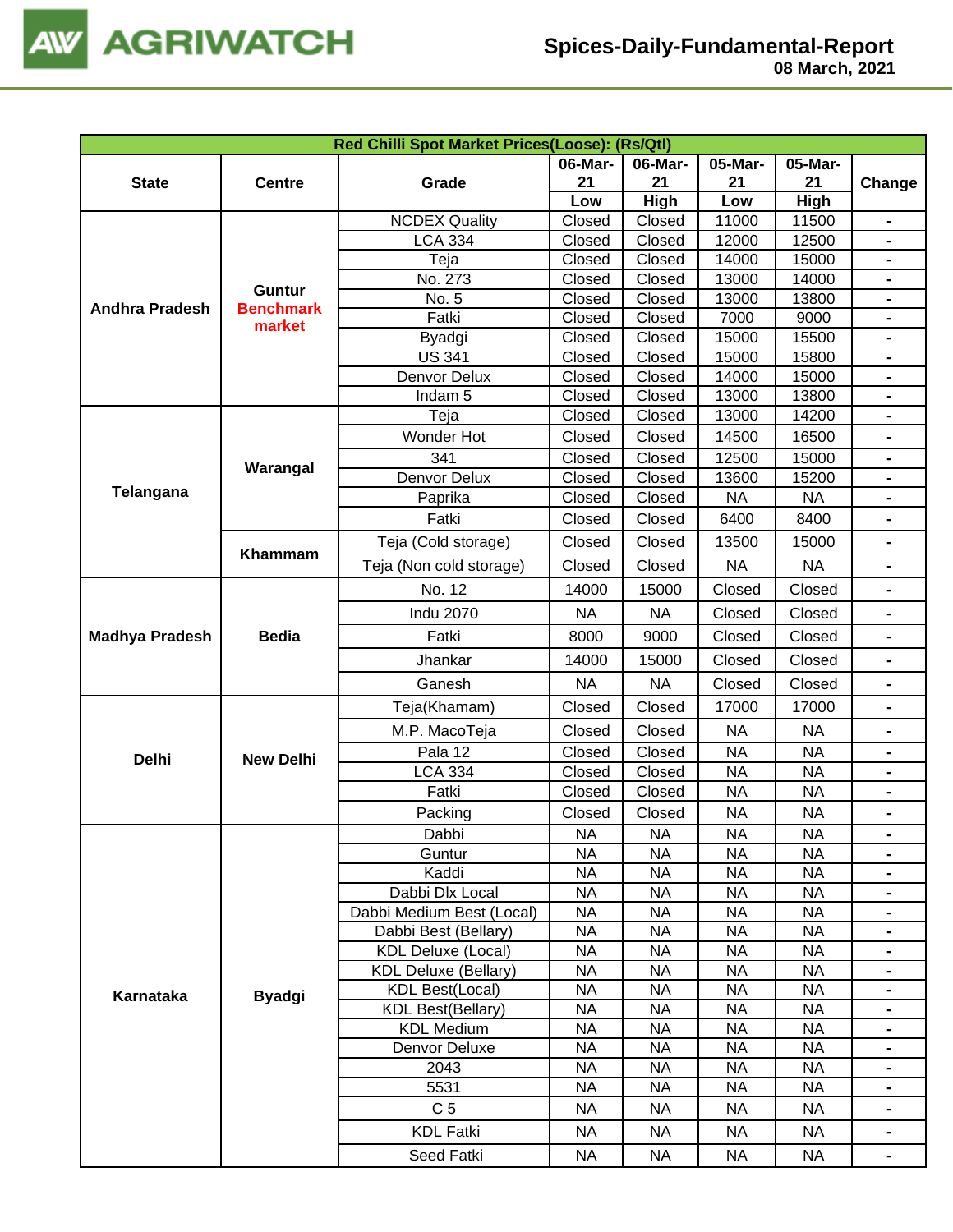

## **Spices-Daily-Fundamental-Report**

 **08 March, 2021**

| Arrivals & Off-take in bags (1 bag = 45 Kg), (1 bag = $38Kgs$ )* |                |                               |           |           |        |  |  |  |
|------------------------------------------------------------------|----------------|-------------------------------|-----------|-----------|--------|--|--|--|
| <b>State</b>                                                     | <b>Centre</b>  | <b>Parameter</b>              | 06-Mar-21 | 05-Mar-21 | Change |  |  |  |
| <b>Andhra Pradesh</b>                                            |                | Arrivals                      | Closed    | 50000     |        |  |  |  |
|                                                                  | Guntur         | Off-take                      | Closed    | 45000     |        |  |  |  |
|                                                                  | Warangal       | Arrivals                      | Closed    | 45000     |        |  |  |  |
| Telangana                                                        | <b>Khammam</b> | Arrivals (Cold storage) *     | Closed    | 50000     |        |  |  |  |
|                                                                  |                | Arrivals (Non cold storage) * | Closed    | <b>NA</b> |        |  |  |  |
| Karnataka                                                        | <b>Byadgi</b>  | Arrivals                      | <b>NA</b> | ΝA        |        |  |  |  |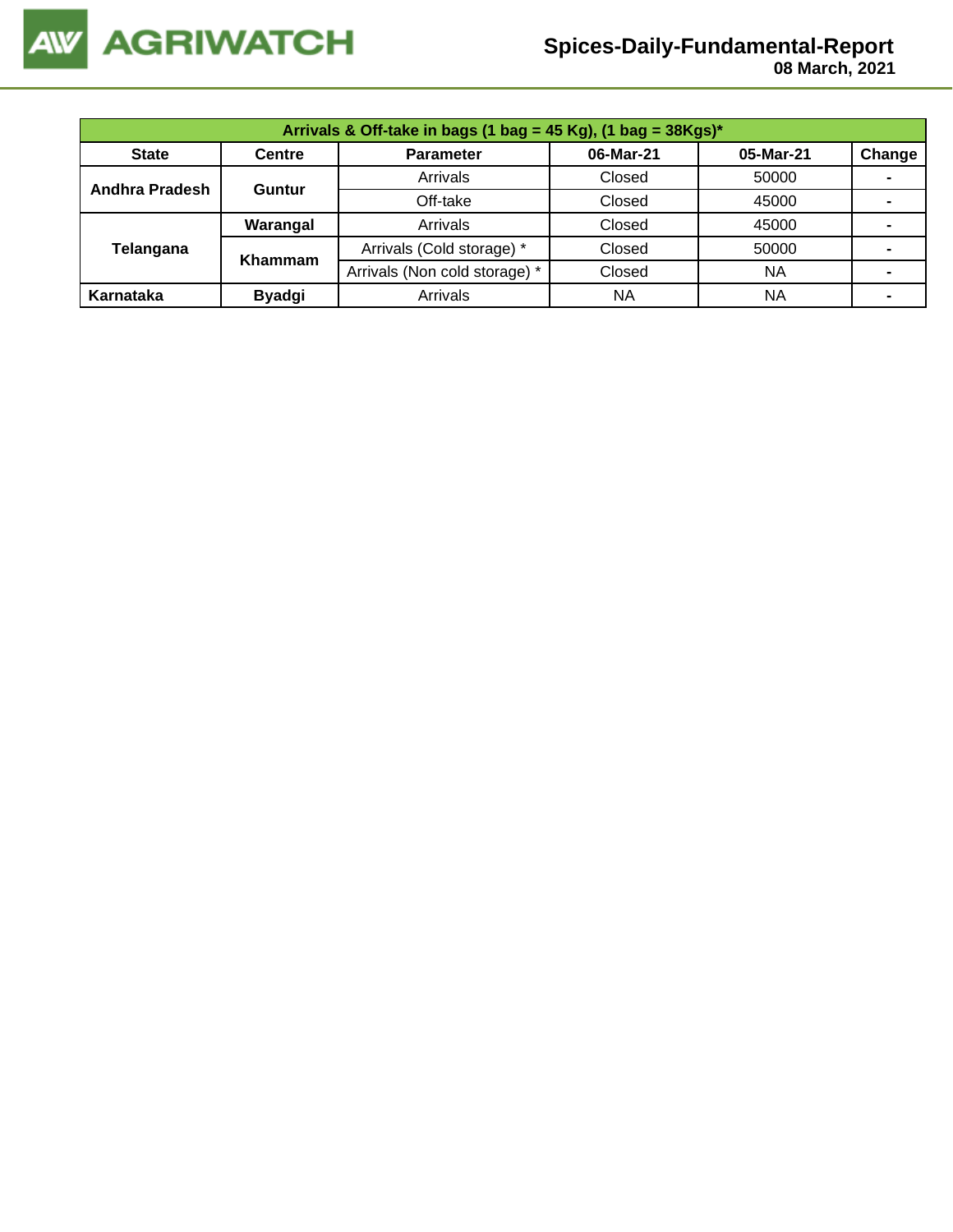

### **TURMERIC**

#### **Fundamentals: Today's Update:**

• Steady sentiment witnessed in Turmeric spot market on Saturday. Mostly market closed due to weekend.

- Good domestic demand along with upcountry demand supported the prices.
- Expected lower production current year supported the prices in the spot market.
- *For 2021-22 marketing period, Agriwatch expected lower ending stocks (with increasing exports and domestic consumption) from last year, likely to support prices from current level.*
- *Overall increasing supply reported as stockists and farmers were releasing their stocks at higher prices level.*
- New Turmeric crop supply reported at Nizamabad spot market with higher moisture content around 10 20%.
- *Agriwatch estimates, Turmeric all India production for 2021-22 is estimated at 4.46 lakh MT. Last year's production was 4.53 lakh MT.*

| <b>Turmeric Spot Market Prices (Loose): (Rs/Qtl)</b><br>06-Mar-21 |                         |                                 |           |           |                              |  |  |
|-------------------------------------------------------------------|-------------------------|---------------------------------|-----------|-----------|------------------------------|--|--|
| <b>State</b>                                                      | <b>Centre</b>           | Grade                           | Change    |           |                              |  |  |
|                                                                   |                         | Nizam quality                   | Closed    | 8000      |                              |  |  |
|                                                                   | <b>Nizamabad</b>        | Double polish finger            | Closed    | 9000      | $\blacksquare$               |  |  |
| Telangana                                                         | <b>Benchmark market</b> | Gattah (unpolished)             | Closed    | 7800      |                              |  |  |
|                                                                   |                         | Gattah (double polished)        | Closed    | 8800      | $\blacksquare$               |  |  |
|                                                                   | Warangal                | Finger                          | Closed    | 8000      |                              |  |  |
|                                                                   |                         | Round                           | Closed    | 7300      |                              |  |  |
|                                                                   |                         | Finger                          | Closed    | 9200      | $\blacksquare$               |  |  |
|                                                                   | <b>Erode</b>            | Gattah                          | Closed    | 8600      | $\blacksquare$               |  |  |
|                                                                   |                         | Sellem                          | Closed    | 9900      |                              |  |  |
| <b>Tamil Nadu</b>                                                 | <b>Coimbatore</b>       | <b>Bulb</b>                     | <b>NA</b> | <b>NA</b> |                              |  |  |
|                                                                   |                         | Finger                          | <b>NA</b> | <b>NA</b> | $\blacksquare$               |  |  |
|                                                                   | <b>Salem</b>            | <b>Bulb</b>                     | <b>NA</b> | <b>NA</b> |                              |  |  |
|                                                                   |                         | Finger                          | <b>NA</b> | 6500      |                              |  |  |
|                                                                   |                         | <b>Bulb</b>                     | Closed    | 6900      |                              |  |  |
| <b>Andhra Pradesh</b>                                             | <b>Duggirala</b>        | <b>Bilty</b>                    | Closed    | 7521      | $\blacksquare$               |  |  |
|                                                                   |                         | Finger                          | Closed    | 6900      | $\blacksquare$               |  |  |
|                                                                   |                         | Bilty                           | Closed    | 7521      |                              |  |  |
|                                                                   |                         | Rajpuri/Salem Finger            | Closed    | 13700     | $\qquad \qquad \blacksquare$ |  |  |
|                                                                   | Sangli                  | Rajpuri Medium                  | Closed    | 9600      |                              |  |  |
|                                                                   |                         | DesiKadappa                     | Closed    | 7800      | $\blacksquare$               |  |  |
|                                                                   |                         | <b>Salem Powder</b>             | Closed    | Closed    | $\blacksquare$               |  |  |
|                                                                   |                         | Mini Salem                      | Closed    | Closed    |                              |  |  |
| <b>Maharashtra</b>                                                | <b>Basmat</b>           | <b>Super Salem</b>              | Closed    | Closed    |                              |  |  |
|                                                                   |                         | <b>Gattah Powder</b>            | Closed    | Closed    |                              |  |  |
|                                                                   |                         | <b>Gattah Premium</b>           | Closed    | Closed    |                              |  |  |
|                                                                   |                         | <b>Turmeric Finger Polished</b> | Closed    | 9500      | $\qquad \qquad \blacksquare$ |  |  |
|                                                                   | <b>Nanded</b>           | Turmeric Bulb Polished          | Closed    | 8500      | $\blacksquare$               |  |  |
|                                                                   |                         | <b>Turmeric Mix</b>             | Closed    | 8000      |                              |  |  |
|                                                                   |                         | Gattah                          | 8100      | 8100      | <b>Unch</b>                  |  |  |
|                                                                   |                         | Mini Salem                      | 9100      | 9100      | <b>Unch</b>                  |  |  |
| <b>Delhi</b>                                                      | <b>Delhi</b>            | <b>Finger Single Polished</b>   | 8200      | 8200      | <b>Unch</b>                  |  |  |
|                                                                   |                         | <b>Finger Double Polished</b>   | 9000      | 9000      | <b>Unch</b>                  |  |  |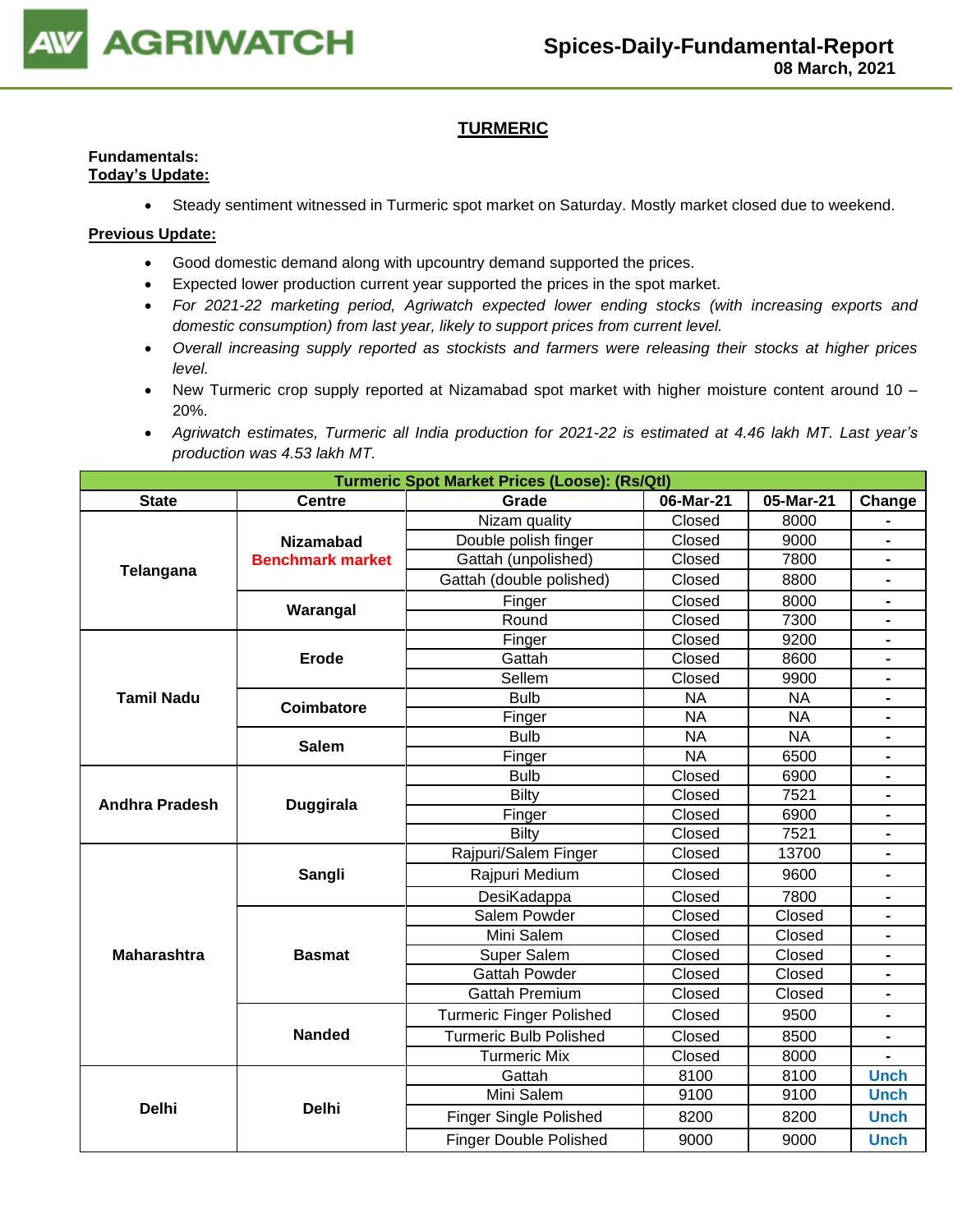

## **Spices-Daily-Fundamental-Report**

 **08 March, 2021**

| <b>State</b>          |                  | 06-Mar-21<br><b>Parameter</b><br>Closed<br>Arrival<br>Off-take<br>Closed<br>Closed<br>NA.<br>Arrival<br>Arrival<br>Closed<br>Closed<br>Off-take<br><b>NA</b><br>NA.<br><b>Arrival</b><br>Arrival*<br>NA.<br>0.1<br><b>NA</b><br>Arrival*<br>Closed<br>Arrival#<br>Closed<br>Arrival*<br>Closed |  |           |                      |
|-----------------------|------------------|------------------------------------------------------------------------------------------------------------------------------------------------------------------------------------------------------------------------------------------------------------------------------------------------|--|-----------|----------------------|
|                       | <b>Centre</b>    |                                                                                                                                                                                                                                                                                                |  | 05-Mar-21 | Change               |
|                       | <b>Nizamabad</b> |                                                                                                                                                                                                                                                                                                |  | 16000     |                      |
| Telangana             |                  |                                                                                                                                                                                                                                                                                                |  | 16000     |                      |
|                       | Warangal         | Arrival & Off-take in bags $*(1 \text{ bag} = 75 \text{ Kg}),\#(1 \text{ bag} = 60 \text{ Kg})$<br>4500<br>4500<br>21000<br>Closed<br>Closed<br>50<br>Arrival                                                                                                                                  |  |           |                      |
| Tamil Nadu            | Erode            |                                                                                                                                                                                                                                                                                                |  |           |                      |
|                       |                  |                                                                                                                                                                                                                                                                                                |  |           |                      |
|                       | Coimbatore       |                                                                                                                                                                                                                                                                                                |  |           |                      |
|                       | <b>Salem</b>     |                                                                                                                                                                                                                                                                                                |  |           |                      |
| <b>Andhra Pradesh</b> | <b>Duggirala</b> |                                                                                                                                                                                                                                                                                                |  |           | $\blacksquare$       |
|                       | Sangli           |                                                                                                                                                                                                                                                                                                |  |           |                      |
| <b>Maharashtra</b>    | <b>Basmat</b>    |                                                                                                                                                                                                                                                                                                |  |           |                      |
|                       | <b>Nanded</b>    |                                                                                                                                                                                                                                                                                                |  |           | -                    |
|                       |                  |                                                                                                                                                                                                                                                                                                |  |           | <b>Arrival * Qtl</b> |

#### **NCDEX-FUTURES MARKET**

| <b>Turmeric</b> |                          |       |       |                          |              |                          |             |               |                  |
|-----------------|--------------------------|-------|-------|--------------------------|--------------|--------------------------|-------------|---------------|------------------|
| <b>Contract</b> | +/-\$                    | Open  | High  | Low                      | <b>Close</b> | <b>Volume</b>            | Vol. Change | Οl            | <b>OI Change</b> |
| <b>Apr-21</b>   | $\sim$ $\sim$            | $- -$ | $- -$ | $\sim$                   | $- -$        | $- -$                    | $- -$       | $- -$         | $- -$            |
| <b>May-21</b>   | $\overline{\phantom{a}}$ | $- -$ | $- -$ | $- -$                    | $- -$        | $- -$                    | $- -$       | $\sim$ $\sim$ | $- -$            |
| <b>Jun-21</b>   | $\overline{\phantom{a}}$ | $- -$ | $- -$ | $\overline{\phantom{a}}$ | $- -$        | $\overline{\phantom{a}}$ | $- -$       | $- -$         | $- -$            |

| <b>Spread</b> | <b>Apr-21</b>            | <b>May-21</b>            | Jun-21                   |
|---------------|--------------------------|--------------------------|--------------------------|
| <b>Basis</b>  | $\overline{\phantom{a}}$ | $\overline{\phantom{m}}$ | $\overline{\phantom{a}}$ |
| Apr-21        | $\overline{\phantom{a}}$ | $\overline{\phantom{m}}$ | $- -$                    |
| $May-21$      | $\overline{\phantom{a}}$ | $\overline{\phantom{a}}$ | $\sim$ $\sim$            |

NB: Spot prices used for spread calculation is basis Nizamabad for Nizam grade. Basis = Spot prices– Near month futures.

### **NCDEX- STOCK POSITION**

| <b>Stocks</b>    | <b>Demat</b>             | <b>In-Process</b>        | <b>Total</b>             |
|------------------|--------------------------|--------------------------|--------------------------|
|                  | 05.03.2021               | 05.03.2021               | 05.03.2021               |
| Sangli           | 841                      |                          | 841                      |
| Erode            | $\overline{\phantom{a}}$ | $\overline{\phantom{m}}$ | $\overline{\phantom{m}}$ |
| <b>Nizamabad</b> | $- -$                    | $\sim$ $\sim$            | $\sim$ $\sim$            |
| Warangal         | $- -$                    | $- -$                    | $- -$                    |
|                  |                          |                          |                          |

(**Quantity in MT)**

#### **NCDEX Turmeric EED Wise Stock Position (Qty in MT) on 01st March, 2021**

| <b>EED</b>   | Sangli (Desi<br>Cuddapah) | Sangli<br>(Rajapore) | <b>Nizamabad</b>         | <b>Nizamabad</b><br>(Farmer Polished) | <b>Basmat</b><br>(Salem) | <b>Total</b> |
|--------------|---------------------------|----------------------|--------------------------|---------------------------------------|--------------------------|--------------|
| 10-Aug-21    | 732                       | $- -$                | $\overline{\phantom{a}}$ | $\overline{\phantom{a}}$              | $\overline{\phantom{a}}$ | 732          |
| $10-Sep-21$  | 80                        | $- -$                | $\overline{\phantom{a}}$ | $\overline{\phantom{a}}$              | $\sim$ $\sim$            | 80           |
| <b>Total</b> | 812                       | $\blacksquare$       | $\mathbf{m}$             | $\sim$                                | $\sim$                   | 812          |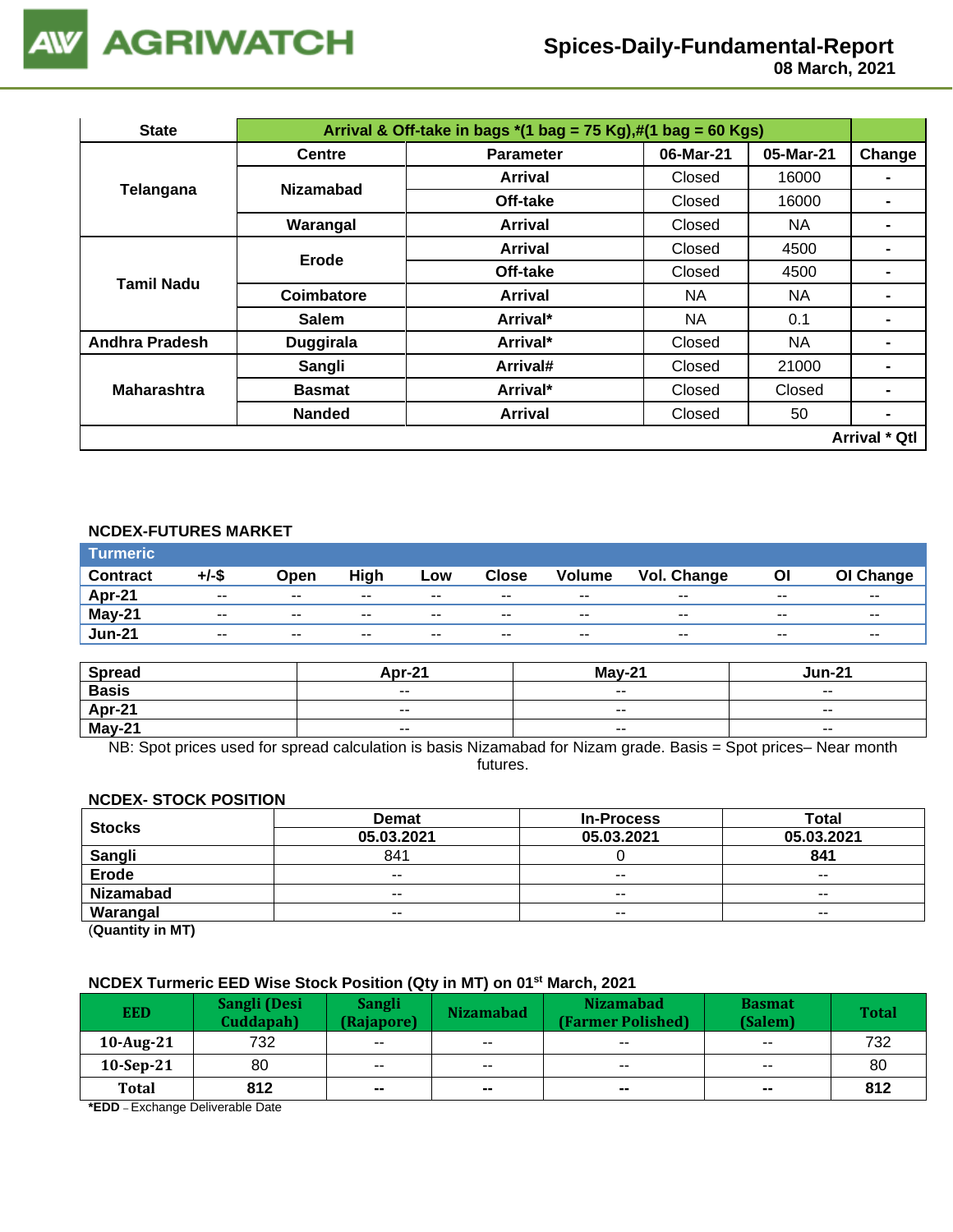

### **BLACK PEPPER**

### **Fundamentals:**

### **Today's Update:**

- Steady sentiment witnessed in pepper market on Saturday.
- As on 06th March, new pepper 500 G/L traded at Rs.33,400/-qtl, steady from previous day.

### **Previous Update:**

- Increasing domestic demand reported as people were more concerned about health and immunity stronger.
- Vietnam [pepper prices today](https://translate.google.com/website?sl=vi&tl=en&u=https://vietnambiz.vn/gia-tieu-hom-nay.html) went up simultaneously, reaching an average threshold of 56,500 VND / kg. In particular, the provinces of Dak Lak, Gia Lai, Dak Nong, Binh Phuoc and Dong Nai both increased by 1,500 VND / kg to about 56,000 - 57,000 VND / kg. Ba Ria - Vung Tau province recorded the highest threshold according to the survey of 57,500 VND / kg, an increase of 1,000 VND / kg compared to yesterday.
- According to IPC, Pepper export market last week (February 22 February 26) showed mixed reactions. Specifically, Indian black pepper was reported to increase 2% to an average of USD 4,822 / ton. Meanwhile, in Indonesia, export prices of black and white pepper both saw a deficit of 1%, reaching \$ 2,955 / ton and \$ 5,164 / ton, respectively. Similar to the domestic market, Malaysia black and white pepper prices did not see a new adjustment compared to last week.
- According to VPA, in 2020 Vietnam contributes 59% market share of global pepper exports with 285,292 tons. Followed by Brazil with 18% (equivalent to 89,756 tons), Indonesia with 11% (equivalent to 51,718 tons), and the rest is India with 15,924 tons.
- Agriwatch estimate, pepper production in current year (2020) 60,000 65,000 tons which will be higher than last year (2019) 45,000 tons.

| <b>Black Pepper Spot Market Prices (Loose): (Rs/Qtl)</b> |                         |                  |                                        |           |             |  |  |  |
|----------------------------------------------------------|-------------------------|------------------|----------------------------------------|-----------|-------------|--|--|--|
| <b>State</b>                                             | <b>Centre</b>           | Grade            | 06-Mar-21                              | 05-Mar-21 | Change      |  |  |  |
| Kerala                                                   | Kochi                   | Ungarbled        | 36400                                  | 36400     | <b>Unch</b> |  |  |  |
|                                                          | <b>Benchmark market</b> | Garbled          | 34400                                  | 34400     | <b>Unch</b> |  |  |  |
| Karnataka                                                | Chikkamagaluru          | Ungarbled        | Closed                                 | 35500     |             |  |  |  |
|                                                          |                         | Unpolished       | 39000                                  | 39000     | <b>Unch</b> |  |  |  |
| <b>Delhi</b>                                             | <b>New Delhi</b>        | 550 GL           | <b>NA</b>                              | <b>NA</b> |             |  |  |  |
|                                                          |                         |                  | <b>Arrivals &amp; Off-take in Tons</b> |           |             |  |  |  |
| <b>State</b>                                             | <b>Centre</b>           | <b>Parameter</b> | 06-Mar-21                              | 05-Mar-21 | Change      |  |  |  |
| Kerala                                                   | Kochi                   | Arrivals         | 16                                     | 15        |             |  |  |  |
|                                                          |                         | Off-take         | 16                                     | 15        |             |  |  |  |

• As per trade sources, the total pepper output in the 2019-2020 crop year is estimated at 558,000 tons, still significantly higher than the total consumption demand of 496,000 tons.

|             | <b>Black Pepper FOB Prices (USD/MT)</b> |                          |                                           |                                            |                                        |                              |  |  |  |  |
|-------------|-----------------------------------------|--------------------------|-------------------------------------------|--------------------------------------------|----------------------------------------|------------------------------|--|--|--|--|
| <b>Date</b> | <b>Brazil</b><br><b>ASTA 570</b>        | ex Kochi<br>(India) ASTA | Lampung<br>(Indonesia)<br><b>ASTA 570</b> | <b>Kuching (Sarawak,</b><br>Malaysia) ASTA | <b>Ho Chi Minh</b><br>(Vietnam) 500g/l | Ho Chi<br><b>Minh 550g/l</b> |  |  |  |  |
| 24/02/21    | 2800                                    | 4828                     | 2963                                      | 3850                                       | 3105                                   | 3186                         |  |  |  |  |
| 25/02/21    | 2800                                    | 4855                     | 2960                                      | 3850                                       | 3155                                   | 3236                         |  |  |  |  |
| 26/02/21    | 2800                                    | 4847                     | 2934                                      | 3850                                       | 3155                                   | 3236                         |  |  |  |  |
| 01/03/21    | 2800                                    | 4912                     | 2840                                      | 3850                                       | 3155                                   | 3236                         |  |  |  |  |
| 02/03/21    | 2800                                    | 4922                     | 2838                                      | 3850                                       | 3155                                   | 3236                         |  |  |  |  |
| 03/03/21    | 2800                                    | 4968                     | 2833                                      | 3850                                       | 3155                                   | 3236                         |  |  |  |  |
| 04/03/21    | 2800                                    | 4992                     | 2840                                      | 3850                                       | 3155                                   | 3236                         |  |  |  |  |
| 05/03/21    | 3100                                    | ۰                        | 2825                                      | 3850                                       | 3155                                   | 3236                         |  |  |  |  |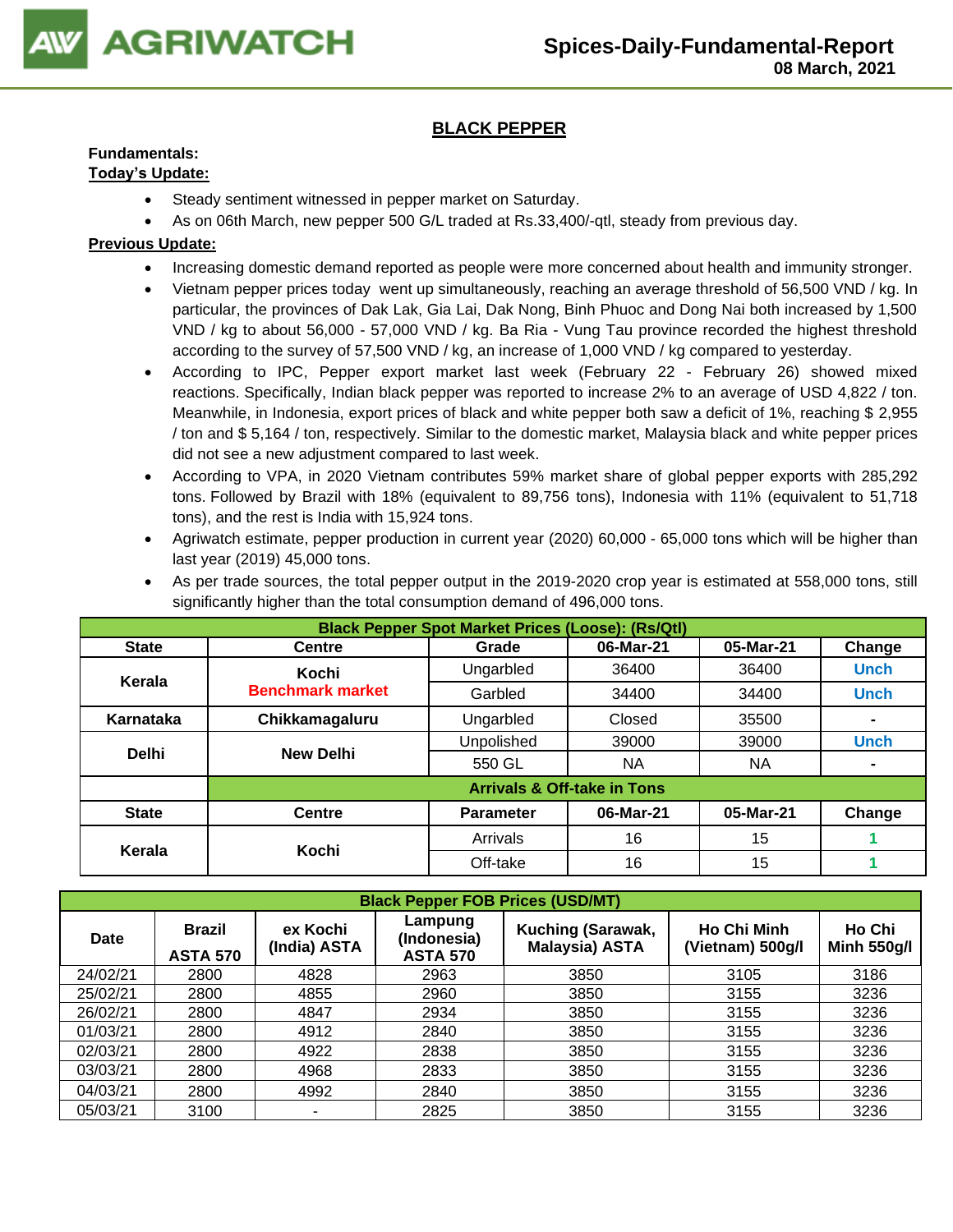

### **JEERA (CUMIN SEED)**

#### **Fundamentals: Today's Update:**

- Steady to firm sentiment witnessed in Jeera spot market on Saturday.
- Buyers reported active at lower prices level. Export demand continuing at Unjha spot market.
- In Unjha benchmark market new crop supply reported at around 16,000 16,200 bags on an average daily basis.

- Jeera traded till now in Gujarat in major market like Unjha, Rajkot, Patan, Dhrol, Gondal around 89 91%.
- In Rajasthan Jodhpur, Nagaur- Harvesting has been completed, 88 90% traded, balance produce is in farmer's hand.
- *As per Agriwatch first production estimate, Jeera production for 2021-22 (marketing period) is estimated at 391,801 MT (around 71 lakh bags each of 55 kg) compared to last year's 451,451 MT (82 lakh bags).*
- Jeera sowing finished in Gujarat and Rajasthan growing regions, current year area likely to go down by 15 20% due to lower prices.

|              | Jeera (Cumin Seed) Spot Market Prices (Loose): (Rs/Qtl) |                                            |           |           |               |  |  |  |
|--------------|---------------------------------------------------------|--------------------------------------------|-----------|-----------|---------------|--|--|--|
| <b>State</b> | <b>Centre</b>                                           | Grade                                      | 06-Mar-21 | 05-Mar-21 | Change        |  |  |  |
|              |                                                         | Local                                      | 12400     | 12400     | <b>Unch</b>   |  |  |  |
|              | Unjha<br><b>Benchmark market</b>                        | <b>NCDEX Quality</b>                       | 13800     | 13800     | <b>Unch</b>   |  |  |  |
|              |                                                         | Poojari type /Machine Cut                  | 14700     | 14700     | <b>Unch</b>   |  |  |  |
|              |                                                         | 1% Singapore                               | 13250     | 13250     | <b>Unch</b>   |  |  |  |
|              | <b>Mundra Port (FoR)</b>                                | 2% Singapore                               | 13000     | 13000     | <b>Unch</b>   |  |  |  |
| Gujarat      |                                                         | 1 % European                               | 13750     | 13750     | <b>Unch</b>   |  |  |  |
|              |                                                         | 2% European                                | 13500     | 13500     | <b>Unch</b>   |  |  |  |
|              | Rajkot                                                  | Local                                      | 12850     | 12600     | 250           |  |  |  |
|              | Patan                                                   | Local                                      | <b>NA</b> | 13625     |               |  |  |  |
|              | <b>Dhrol</b>                                            | Local                                      | <b>NA</b> | <b>NA</b> |               |  |  |  |
|              | Gondal                                                  | Local                                      | 13500     | 13500     | <b>Unch</b>   |  |  |  |
|              | Jodhpur                                                 | Local                                      | 13500     | 12700     | 800           |  |  |  |
| Rajasthan    | <b>Merta City</b>                                       | Local                                      | 13500     | 13500     | <b>Unch</b>   |  |  |  |
|              | <b>Nagaur</b>                                           | Local                                      | 13000     | 13000     | <b>Unch</b>   |  |  |  |
|              | <b>Anandpur Kalu</b>                                    | Local                                      | 13000     | 13000     | <b>Unch</b>   |  |  |  |
| <b>Delhi</b> | <b>New Delhi</b>                                        | Ganesh                                     | 14200     | 14200     | <b>Unch</b>   |  |  |  |
|              |                                                         | Poojari type / Machine Cut                 | 16000     | 16000     | <b>Unch</b>   |  |  |  |
|              |                                                         | Arrival & Off-take in bags (1 bag = 55 kg) |           |           |               |  |  |  |
| <b>State</b> | <b>Centre</b>                                           | <b>Parameter</b>                           | 06-Mar-21 | 05-Mar-21 | Change        |  |  |  |
|              | Unjha                                                   | Arrival                                    | 27000     | 25000     | 2000          |  |  |  |
|              |                                                         | Off-take                                   | 27000     | 25000     | 2000          |  |  |  |
| Gujarat      | Rajkot                                                  | Arrival*                                   | 4950      | 4800      | 150           |  |  |  |
|              | Patan                                                   | Arrival*                                   | <b>NA</b> | 434       |               |  |  |  |
|              | <b>Dhrol</b>                                            | Arrival*                                   | <b>NA</b> | <b>NA</b> |               |  |  |  |
|              | Gondal                                                  | Arrival                                    | 6000      | 6000      | <b>Unch</b>   |  |  |  |
|              | Jodhpur                                                 | Arrival                                    | 700       | 470       | 230           |  |  |  |
|              | <b>Merta City</b>                                       | Arrival                                    | 2500      | 2600      | $-100$        |  |  |  |
| Rajasthan    | <b>Nagaur</b>                                           | Arrival                                    | 750       | 700       | 50            |  |  |  |
|              | <b>Anandpur Kalu</b>                                    | Arrival                                    | 50        | 50        | <b>Unch</b>   |  |  |  |
|              |                                                         |                                            |           |           | Arrival * Qtl |  |  |  |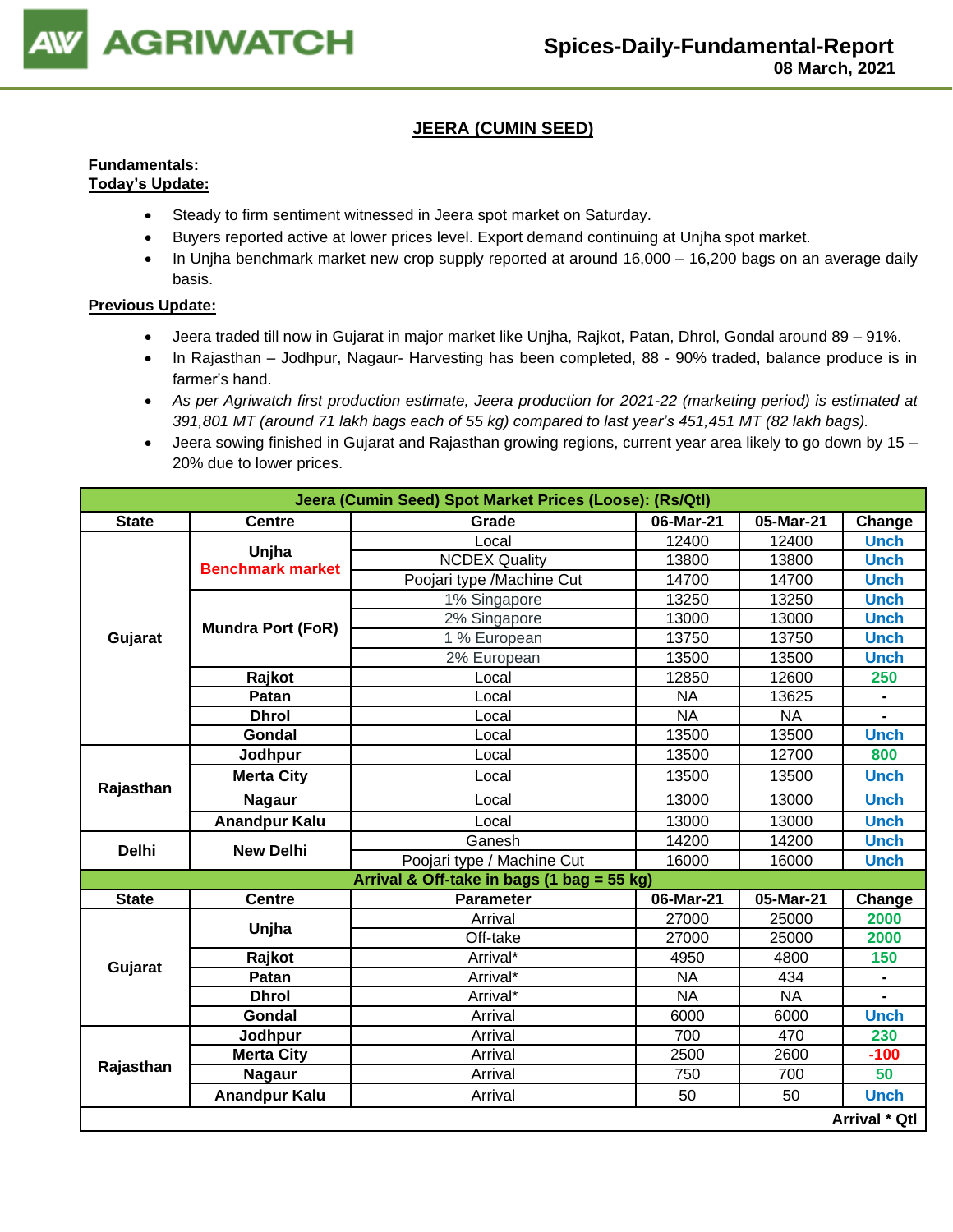

#### **NCDEX-FUTURES MARKET**

| <b>Jeera (Cumin Seed)</b> |       |                          |                          |       |              |                          |                          |    |           |
|---------------------------|-------|--------------------------|--------------------------|-------|--------------|--------------------------|--------------------------|----|-----------|
| <b>Contract</b>           | +/-\$ | Open                     | High                     | Low   | <b>Close</b> | <b>Volume</b>            | <b>Vol. Change</b>       | ΟI | OI Change |
| Mar-21                    | $- -$ | ۰                        | $\overline{\phantom{a}}$ | $- -$ | ۰            | $\overline{\phantom{m}}$ | $\overline{\phantom{m}}$ | -  | $- -$     |
| Apr-21                    | $- -$ | $\overline{\phantom{0}}$ | $- -$                    | $- -$ | ۰            | $\sim$ $\sim$            | $\overline{\phantom{m}}$ | -  | $- -$     |
| May-21                    | $- -$ | $\overline{\phantom{0}}$ | $- -$                    | $- -$ | ٠            | $\sim$ $\sim$            | $- -$                    | -  | $- -$     |

| <b>Spread</b> | <b>Mar-21</b>            | Apr-21 | $M$ ay-21      |
|---------------|--------------------------|--------|----------------|
| <b>Basis</b>  | $\overline{\phantom{a}}$ |        | $\sim$         |
| Mar-21        | $\overline{\phantom{a}}$ |        | $\blacksquare$ |
| Apr-21        | $- -$                    |        | --             |

NB: Spread was done by taking Spot prices at Unjha or NCDEX Quality. Basis = Spot prices– Near month futures.

#### **NCDEX- STOCK POSITION**

| <b>Stocks</b> | <b>Demat</b>             | <b>In-Process</b> | Total                    |  |
|---------------|--------------------------|-------------------|--------------------------|--|
|               | 05.03.2021               | 05.03.2021        | 05.03.2021               |  |
| Jodhpur       | $\overline{\phantom{a}}$ |                   | $\overline{\phantom{a}}$ |  |
| Unjha         | 147                      | つフつ               | 419                      |  |

(**Quantity in MT)**

### **NCDEX Jeera (Cumin Seed) EED Wise Stock Position Qty in MT on 01st March, 2021**

| EED                                  | Jodhpur | <b>Think</b> | Гоtal |  |  |  |  |
|--------------------------------------|---------|--------------|-------|--|--|--|--|
| 10- Feb-21                           | $- -$   | 96           | 96    |  |  |  |  |
| <b>Total</b>                         | $- -$   | 96           | 96    |  |  |  |  |
| $*$ cnn<br>Evebenge Deliverable Dete |         |              |       |  |  |  |  |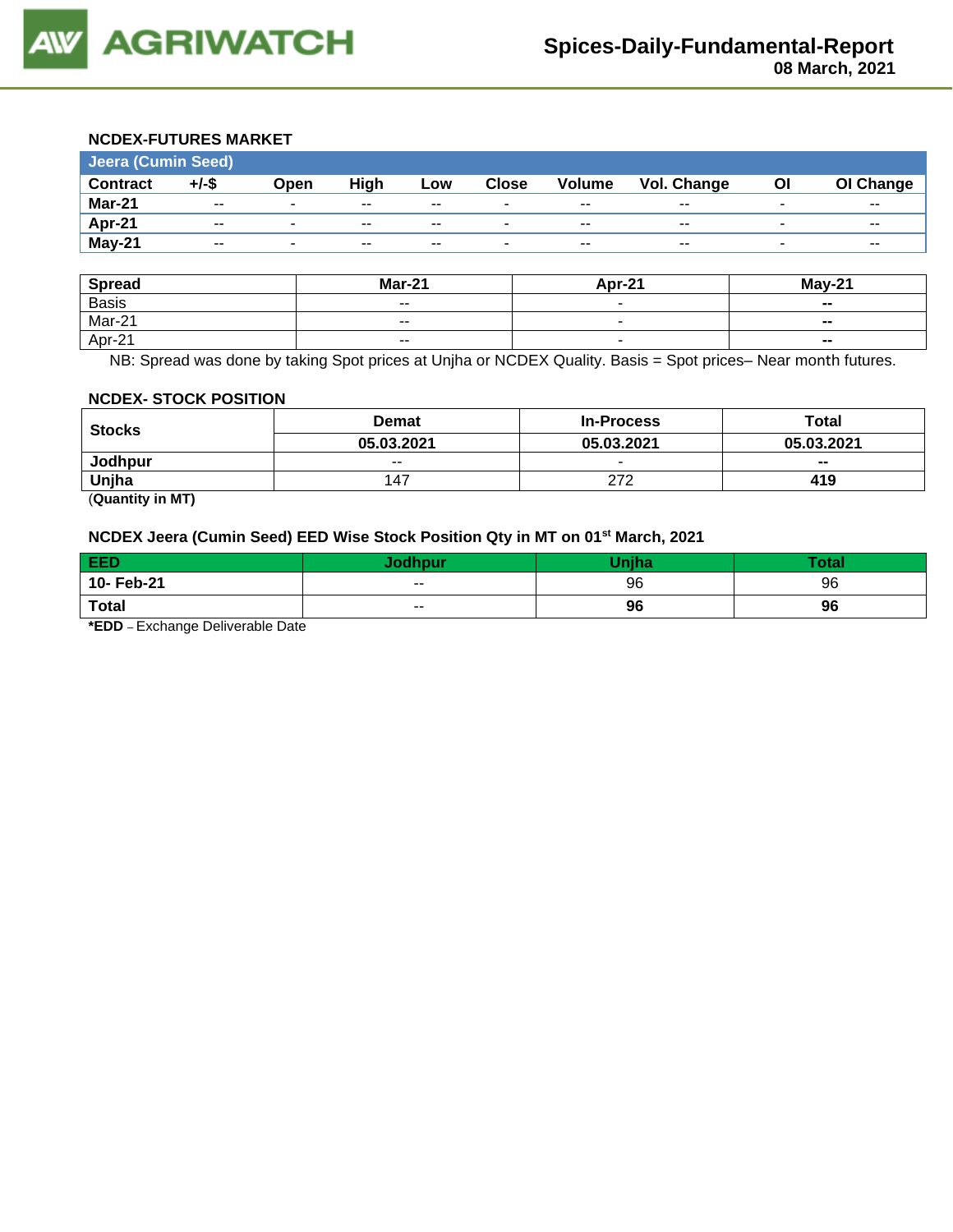

### **CARDAMOM**

#### **Fundamentals**

### **Today's Update:**

- Steady to firm sentiments witnessed in Cardamom spot market on Saturday.
- Agriwatch estimates for 2020-21, India's Cardamom production would be around 22,000 23,000 MT, due to favourable weather conditions. Last year it was 19,000 – 20,000 MT.

- Buyers reported active in the spot market due to good domestic (20% reported increased) and international demand.
- Cardamom crop reported damaged in Guatemala so international demand shifted to India supported the prices.
- As we expected earlier, new Cardamom supply pressurizes the prices from higher levels due to increased production.

| Small Cardamom Spot Market Prices (Loose): (Rs/Kg) |                         |                                            |           |           |                |  |  |
|----------------------------------------------------|-------------------------|--------------------------------------------|-----------|-----------|----------------|--|--|
| <b>State</b>                                       | <b>Auction Price</b>    |                                            | 06-Mar-21 | 05-Mar-21 | Change         |  |  |
| Kerala                                             | <b>Kumily</b>           | <b>Max price</b>                           | 1954      | 1952      | $\overline{2}$ |  |  |
|                                                    | <b>Benchmark market</b> | Avg. Price                                 | 1505      | 1477      | 28             |  |  |
|                                                    |                         | <b>Medium</b>                              | 1400      | 1400      | <b>Unch</b>    |  |  |
|                                                    |                         | 6.5 (Bold)                                 | 1500      | 1500      | <b>Unch</b>    |  |  |
| <b>Delhi</b>                                       | <b>New Delhi</b>        | 7 (Bold)                                   | 1650      | 1650      | <b>Unch</b>    |  |  |
|                                                    |                         | 7.5 (Bold)                                 | 1800      | 1800      | <b>Unch</b>    |  |  |
|                                                    |                         | 8 (Bold)                                   | 2150      | 2150      | <b>Unch</b>    |  |  |
|                                                    |                         | Large Cardamom Spot Market Prices: (Rs/Kg) |           |           |                |  |  |
|                                                    | Singtam                 | <b>Badadana</b>                            | <b>NA</b> | <b>NA</b> | $\blacksquare$ |  |  |
| <b>Sikkim</b>                                      | Singtam                 | Chotadana                                  | <b>NA</b> | <b>NA</b> | $\blacksquare$ |  |  |
|                                                    | Gangtok                 | <b>Badadana</b>                            | <b>NA</b> | <b>NA</b> | $\blacksquare$ |  |  |
|                                                    | Gangtok                 | Chotadana                                  | <b>NA</b> | <b>NA</b> | $\blacksquare$ |  |  |
|                                                    | <b>Siliguri</b>         | <b>Badadana</b>                            | NA        | <b>NA</b> | $\blacksquare$ |  |  |
| <b>West Bengal</b>                                 | <b>Siliguri</b>         | Chotadana                                  | <b>NA</b> | <b>NA</b> | $\blacksquare$ |  |  |
| Arrival & Off-take in Kg                           |                         |                                            |           |           |                |  |  |
| <b>State</b>                                       | <b>Parameter</b>        | <b>Centre</b>                              | 06-Mar-21 | 05-Mar-21 | Change         |  |  |
| Kerala                                             |                         | <b>Arrivals</b>                            | 60622     | 66965     | $-6343$        |  |  |
|                                                    | <b>Kumily</b>           | Off-take                                   | 59568     | 65972     | $-6404$        |  |  |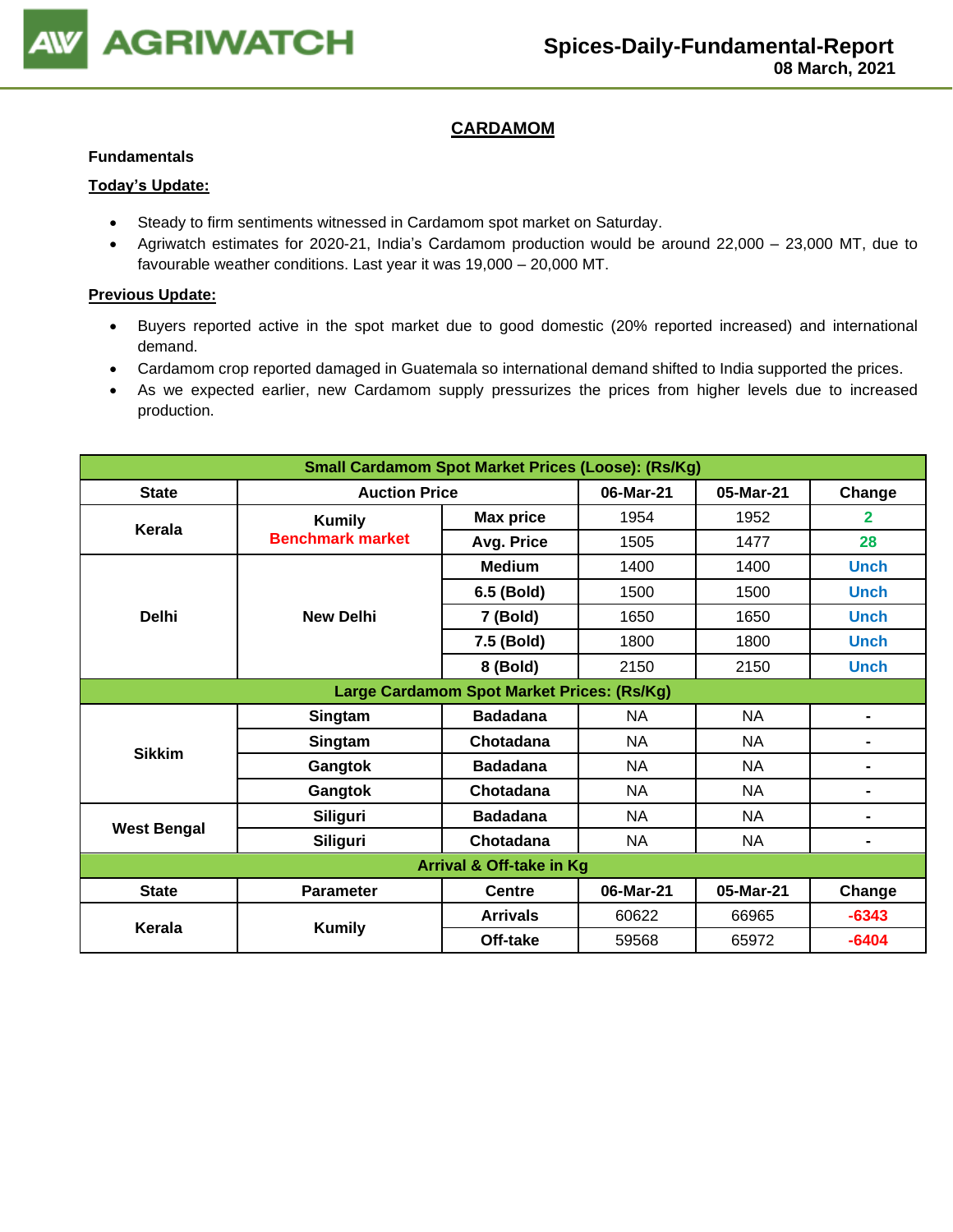

#### **MCX-FUTURES MARKET**

| <b>Cardamom</b> |          |       |       |       |              |                          |                    |       |                          |
|-----------------|----------|-------|-------|-------|--------------|--------------------------|--------------------|-------|--------------------------|
| <b>Contract</b> | $+/-$ \$ | Open  | High  | Low   | <b>Close</b> | <b>Volume</b>            | <b>Vol. Change</b> | Οl    | OI Change                |
| <b>Feb-21</b>   | $- -$    | $- -$ | $- -$ | $- -$ | $- -$        | $\overline{\phantom{a}}$ | $- -$              | $- -$ | $- -$                    |
| <b>Mar-21</b>   | $- -$    | $- -$ | $- -$ | $- -$ | $- -$        | $- -$                    | $- -$              | $- -$ | $\overline{\phantom{a}}$ |
| Apr-21          | $-$      | $-$   | $-$   | $-$   | $- -$        | $-$                      | $-$                | $- -$ | $\sim$ $\sim$            |

| <b>Spread</b> | <b>Feb-21</b>            | <b>Mar-21</b>            | April-21                 |
|---------------|--------------------------|--------------------------|--------------------------|
| <b>Basis</b>  | $\overline{\phantom{a}}$ | $\overline{\phantom{a}}$ | $\overline{\phantom{a}}$ |
| <b>Feb-21</b> | $\overline{\phantom{a}}$ | $\overline{\phantom{a}}$ | $\sim$                   |
| <b>Mar-21</b> | $\overline{\phantom{a}}$ | $- -$                    | $\overline{\phantom{a}}$ |

NB: Spread was done by taking Spot prices of Average quality prices. Basis = Spot prices– Near month futures.

#### **MCX- STOCK POSITION**

| <b>Stocks</b> | <b>Demat</b>             | <b>In-Process</b> | Total                    |  |
|---------------|--------------------------|-------------------|--------------------------|--|
|               | 05.03.2021               | 05.03.2021        | 05.03.2021               |  |
| Vandanmedu    | $\overline{\phantom{a}}$ |                   | $\overline{\phantom{0}}$ |  |
| T.N.(Bodi)    | $- -$                    | $- -$             | $\sim$ $\sim$            |  |
|               |                          |                   |                          |  |

(**Quantity in MT)**

#### **MCX Cardamom EED Wise Stock Position Qty in MT on 01st March, 2021**

| EED                      | Vandanmedu | <b>Bodi</b> | -<br>otali |
|--------------------------|------------|-------------|------------|
| $\overline{\phantom{a}}$ | $- -$      | $- -$       | $- -$      |
| $\blacksquare$           | $- -$      | $- -$       | $- -$      |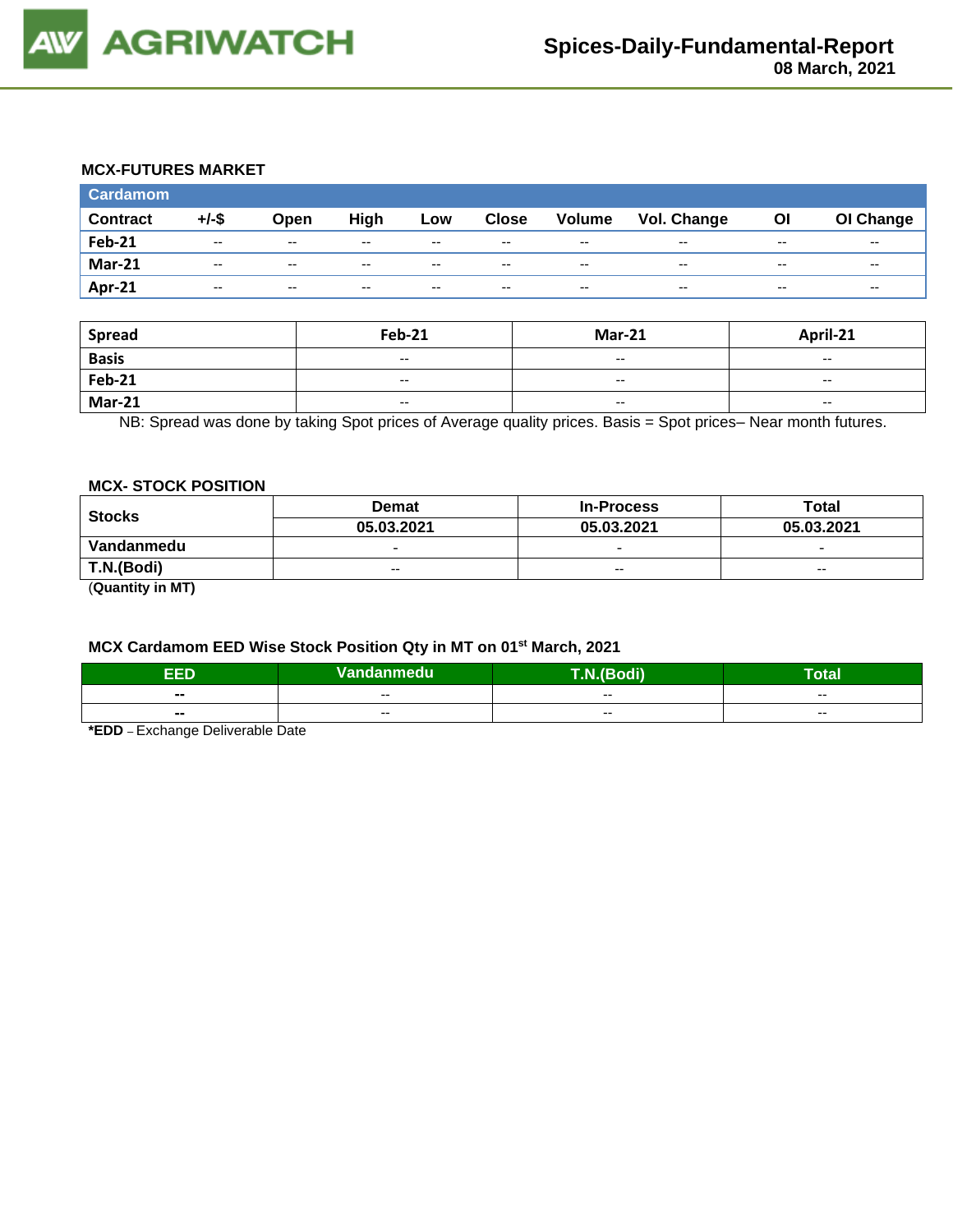

### **CORIANDER SEED**

### **Fundamentals:**

### **Today's Update:**

- Steady to firm sentiment witnessed in Coriander spot market on Saturday.
- New crop arrivals started with higher moisture content in MP, Gujarat and Rajasthan major mandi, on an average daily basis 2,000 – 2,500 bags.

- Buyers are likely to be active further from current level to go for active buying as ending stocks slowly come down.
- *As per Agriwatch production estimate, Coriander production for 2021-22 (marketing year) is estimated at 342,435 MT (85 lakh bags) compared to last year's 352,316 MT (88 lakh bags, 1 bag = 40 kg).*
- Coriander sowing finished in Rajasthan, Madhya Pradesh and Gujarat growing regions. As per trade information, area may go down in MP and Rajasthan, however in Gujarat sowing area reported higher.
- We expect 2021-22 marketing year likely to be good for Coriander.
- As per Agriwatch final production estimate, Coriander production for 2020-21 (marketing period) is estimated at 352,316 MT (88 lakh bags) compared to previous year's 268,957 MT (67 lakh bags, 1 bag = 40 kg).
- *Though carryover stocks reported higher current year but ending stocks (AW estimate) for 2019-20 will be less compared to last three years likely to support Coriander prices in new season from lower levels.*

| <b>Coriander Spot Market Prices (Loose): (Rs/Qtl)</b> |                        |               |           |           |                |  |  |
|-------------------------------------------------------|------------------------|---------------|-----------|-----------|----------------|--|--|
| <b>State</b>                                          | <b>Centre</b>          | Grade (New)   | 06-Mar-21 | 05-Mar-21 | Change         |  |  |
|                                                       | Kota                   | Eagle         | 6000      | 6000      | <b>Unch</b>    |  |  |
|                                                       | <b>Benchmark</b>       | Eagle(Split)  | 6400      | 6400      | <b>Unch</b>    |  |  |
|                                                       | market                 | Badami        | 5700      | 5700      | <b>Unch</b>    |  |  |
|                                                       |                        | Badami(Split) | 6000      | 6000      | <b>Unch</b>    |  |  |
|                                                       |                        | Eagle         | 6400      | 6400      | <b>Unch</b>    |  |  |
|                                                       |                        | Eagle(Split)  | 6400      | 6400      | <b>Unch</b>    |  |  |
|                                                       | Ramganj                | Badami        | 5900      | 5900      | <b>Unch</b>    |  |  |
| Rajasthan                                             |                        | Badami(Split) | 5900      | 5900      | <b>Unch</b>    |  |  |
|                                                       |                        | Scooter       | 7300      | 7300      | <b>Unch</b>    |  |  |
|                                                       | <b>Baran</b>           | Eagle         | 6500      | 6500      | <b>Unch</b>    |  |  |
|                                                       |                        | Badami        | 6300      | 6300      | <b>Unch</b>    |  |  |
|                                                       | <b>Bhawani</b>         | Eagle         | 6400      | 6400      | <b>Unch</b>    |  |  |
|                                                       |                        | Badami        | 6200      | 6200      | <b>Unch</b>    |  |  |
|                                                       |                        | Scooter       | 6600      | 6600      | <b>Unch</b>    |  |  |
|                                                       |                        | Double Paroot | <b>NA</b> | <b>NA</b> |                |  |  |
|                                                       |                        | Badami        | 6200      | 6000      | 200            |  |  |
|                                                       | Guna                   | Eagle         | 6500      | 6400      | 100            |  |  |
|                                                       |                        | Scooter       | 7500      | 7000      | 500            |  |  |
| <b>Madhya Pradesh</b>                                 |                        | Badami        | 6300      | 6300      | <b>Unch</b>    |  |  |
|                                                       | <b>Neemuch</b>         | Eagle         | 6600      | 6600      | <b>Unch</b>    |  |  |
|                                                       |                        | Scooter       | 7000      | 7000      | <b>Unch</b>    |  |  |
| Gujarat                                               | <b>Gondal</b>          | Badami        | 6000      | 6000      | <b>Unch</b>    |  |  |
|                                                       |                        | Eagle         | 6250      | 6250      | <b>Unch</b>    |  |  |
|                                                       |                        | Eagle (Dal)   | <b>NR</b> | <b>NR</b> |                |  |  |
| <b>Delhi</b>                                          | Khari Baoli<br>(Delhi) | Eagle         | <b>NR</b> | <b>NR</b> | $\blacksquare$ |  |  |
|                                                       |                        | Scooter       | <b>NR</b> | <b>NR</b> | $\blacksquare$ |  |  |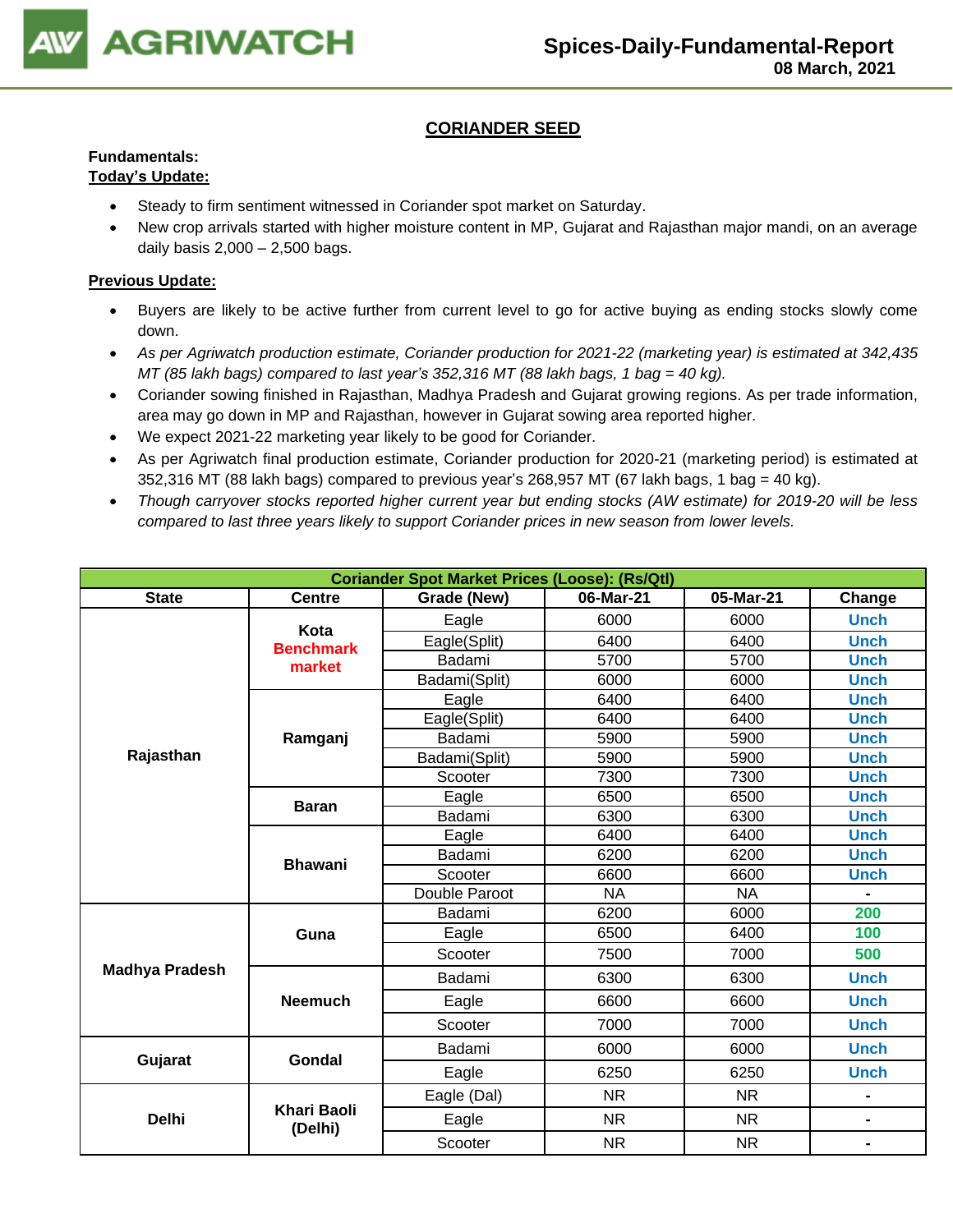

# **Spices-Daily-Fundamental-Report**

 **08 March, 2021**

| Arrival & Off-take in bags (1 bag = 40 kg) |                |               |           |           |             |  |  |
|--------------------------------------------|----------------|---------------|-----------|-----------|-------------|--|--|
| <b>State</b>                               |                | <b>Centre</b> | 06-Mar-21 | 05-Mar-21 | Change      |  |  |
|                                            | Kota           | Arrival       | 1200      | 1000      | 200         |  |  |
|                                            |                | Offtake       | 1200      | 1000      | 200         |  |  |
|                                            |                | Arrival       | 17000     | 20000     | $-3000$     |  |  |
|                                            | Ramganj        | Offtake       | 17000     | 20000     | $-3000$     |  |  |
| Rajasthan                                  | <b>Baran</b>   | Arrival       | 4000      | 2500      | 1500        |  |  |
|                                            |                | Offtake       | 4000      | 2500      | 1500        |  |  |
|                                            | <b>Bhawani</b> | Arrival       | 2000      | 2000      | <b>Unch</b> |  |  |
|                                            |                | Offtake       | 2000      | 2000      | <b>Unch</b> |  |  |
|                                            | Guna           | Arrival       | 5000      | 6000      | $-1000$     |  |  |
|                                            |                | Offtake       | 5000      | 6000      | $-1000$     |  |  |
| <b>Madhya Pradesh</b>                      |                | Arrival       | 1200      | 1200      | <b>Unch</b> |  |  |
|                                            | <b>Neemuch</b> | Offtake       | 1200      | 1200      | <b>Unch</b> |  |  |

### **NCDEX-FUTURES MARKET**

| <b>Coriander</b> |       |                          |                          |                          |                          |                          |                          |                          |                |
|------------------|-------|--------------------------|--------------------------|--------------------------|--------------------------|--------------------------|--------------------------|--------------------------|----------------|
| <b>Contract</b>  | +/-\$ | Open                     | High                     | Low                      | <b>Close</b>             | <b>Volume</b>            | Vol. Change              | ΟI                       | OI Change      |
| Apr-21           |       | $\overline{\phantom{0}}$ | $\overline{\phantom{0}}$ |                          |                          | $\overline{\phantom{a}}$ | -                        | $\overline{\phantom{a}}$ | $\blacksquare$ |
| May-21           |       | $\overline{\phantom{0}}$ | $\blacksquare$           | $\overline{\phantom{a}}$ | $\overline{\phantom{0}}$ | $\overline{\phantom{0}}$ | -                        | $\overline{\phantom{a}}$ | $\blacksquare$ |
| <b>Jun-21</b>    |       | $\overline{\phantom{0}}$ | $\sim$                   | $\overline{\phantom{a}}$ |                          | $\overline{\phantom{0}}$ | $\overline{\phantom{a}}$ | $\sim$                   | $\blacksquare$ |

| <b>Spread</b> | <b>Apr-21</b> | $M$ ay-21 | <b>Jun-21</b> |
|---------------|---------------|-----------|---------------|
| <b>Basis</b>  | -             |           |               |
| Apr-21        |               |           |               |
| May-21        |               | -         |               |

NB: Spread was done by taking Spot prices of Average quality prices at Kota. Basis = Spot prices– Near month futures

#### **NCDEX- STOCK POSITION**

| <b>Stocks</b> | <b>Demat</b> | <b>In-Process</b>        | Total      |  |  |  |
|---------------|--------------|--------------------------|------------|--|--|--|
|               | 05.03.2021   | 05.03.2021               | 05.03.2021 |  |  |  |
| <b>Baran</b>  |              | -                        | -          |  |  |  |
| Gondal        |              |                          | $\sim$     |  |  |  |
| Kota          | -            |                          |            |  |  |  |
| Ramganj       |              | $\overline{\phantom{a}}$ |            |  |  |  |
| (n1N)         |              |                          |            |  |  |  |

(**Quantity in MT)**

### **NCDEX Coriander EED Wise Stock Position Qty in MT on 01st March, 2021**

| <b>EED</b> | <b>Rondal</b> | <b>Kota</b> | Ramgani Mandi            | T <sub>of</sub> |
|------------|---------------|-------------|--------------------------|-----------------|
| 10-Feb-21  |               |             |                          |                 |
| Total      |               |             | $\overline{\phantom{0}}$ |                 |
|            |               |             |                          |                 |